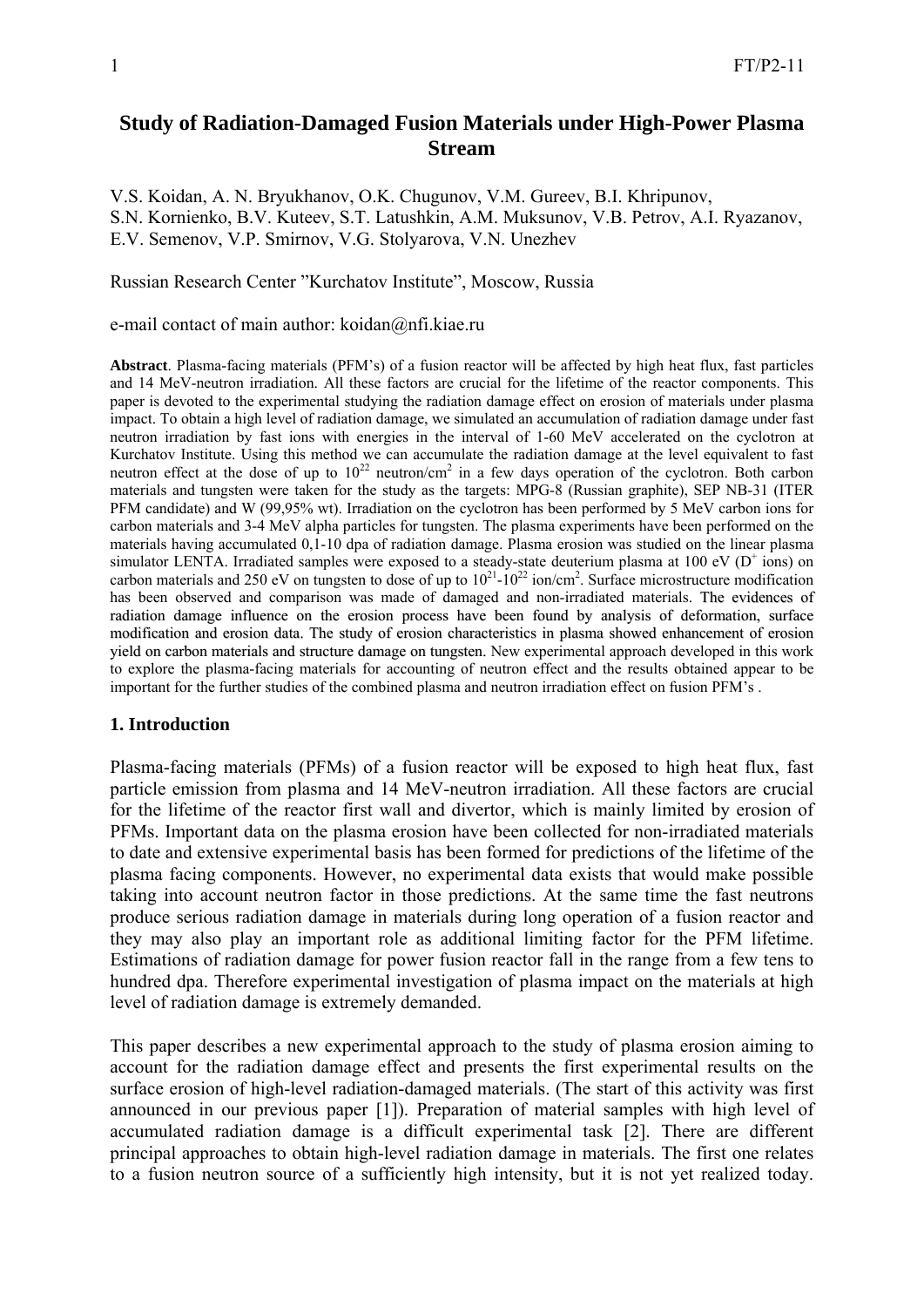Second, fission neutrons from a fast reactor may be taken. In this case a long irradiation time about one-year-scale period is needed to accumulate radiation damage at a high enough level. Finally, fast charged particles from accelerators (protons as well as heavy ions) suit well for experimental modeling of radiation damage produced in fusion materials. The latter method has been taken in these investigations and it was developed on the basis of experimental facilities at Kurchatov Institute.

## **2. Experiment and results**

## **2.1. Method, facilities and materials.**

Integrated experiments have been performed to study plasma erosion effect of radiationdamaged materials. The first stage of the experiments consisted in the production of high level of radiation damage in test materials. At the second stage these irradiated materials were subjected to plasma exposure. Radiation damage resulting from neutron irradiation effect was simulated by fast ions accelerated on the cyclotron at Kurchatov Institute (similar to the method used for SiC in [3]). The cyclotron provides acceleration of different ion species  $H^+$ ,  $He<sup>+</sup>$ ,  $Li<sup>+</sup>$ ,  $C<sup>+</sup>$  etc. in the energy interval 1-60 MeV. By this method we can produce a high level of radiation damage and obtain in a few days operation of the cyclotron the effect equivalent to fast neutron irradiation at the dose of up to  $10^{22}$  neutron/cm<sup>2</sup>. The accumulation of radiation damage takes place in this case in a surface layer of several microns depending on the type of ions, their energy and irradiated material.

Linear plasma machine LENTA [1] was used at the second stage of these experiments to process the irradiated materials in deuterium plasma and to study their surface erosion in condition relevant to SOL of a tokamak reactor. The plasma simulator LENTA generates plasmas in a steady state discharge powered by electron beam thus providing the ion current on the surface of materials under study at  $j_{ion}=10^{17}-10^{18}$  ion/cm<sup>2</sup>s (N<sub>e</sub>=10<sup>12</sup>-10<sup>13</sup> cm<sup>-3</sup>, T<sub>e</sub>=1-20 eV). Energy of the plasma ions was controlled by bias potential at the levels relevant to divertor conditions. Plasma exposures were performed step-by-step in order to reach in each of them deuterium ion fluence on the surface about  $10^{21}$  ion/cm<sup>2</sup>. Erosion effect was measured by weight loss method and analysis of the sample surface microstructure was made with SEM after each plasma run.

We have started these experiments on carbon materials because their application is still considered in ITER. The CFC candidate SEP NB-31 was taken along with Russian fine grain graphite MPG-8 and pyrographite quasi-single crystal. Then tungsten was also included as proposed for the ITER and as supposed for the next step reactors. It was W (99.95% wt) close by composition to the ITER candidate grade.

## **2.2. Carbon materials**

**Irradiation by high-energy carbon ions.** Carbon ions  ${}^{12}C^+$  accelerated on the cyclotron to 5 MeV were taken to produce radiation damage in samples of three grades of graphites: SEP NB-31, MPG-8 and pyrographite [4]. The high level of radiation damage obtained in the materials was due to the choice of the ion species and to the high ion fluence received by the samples during irradiation of several days. By this, three levels of radiation damage 1 dpa, 5 dpa and 10 dpa in average over the damaged layer were obtained in the samples of each carbon material. The <sup>12</sup>C<sup>+</sup> ion doses necessary to reach these values were  $10^{17}$  ion/cm<sup>2</sup>,  $5.10^{17}$ ion/cm<sup>2</sup> and  $10^{18}$  ion/cm<sup>2</sup> correspondingly. Distribution of the accumulated defects in the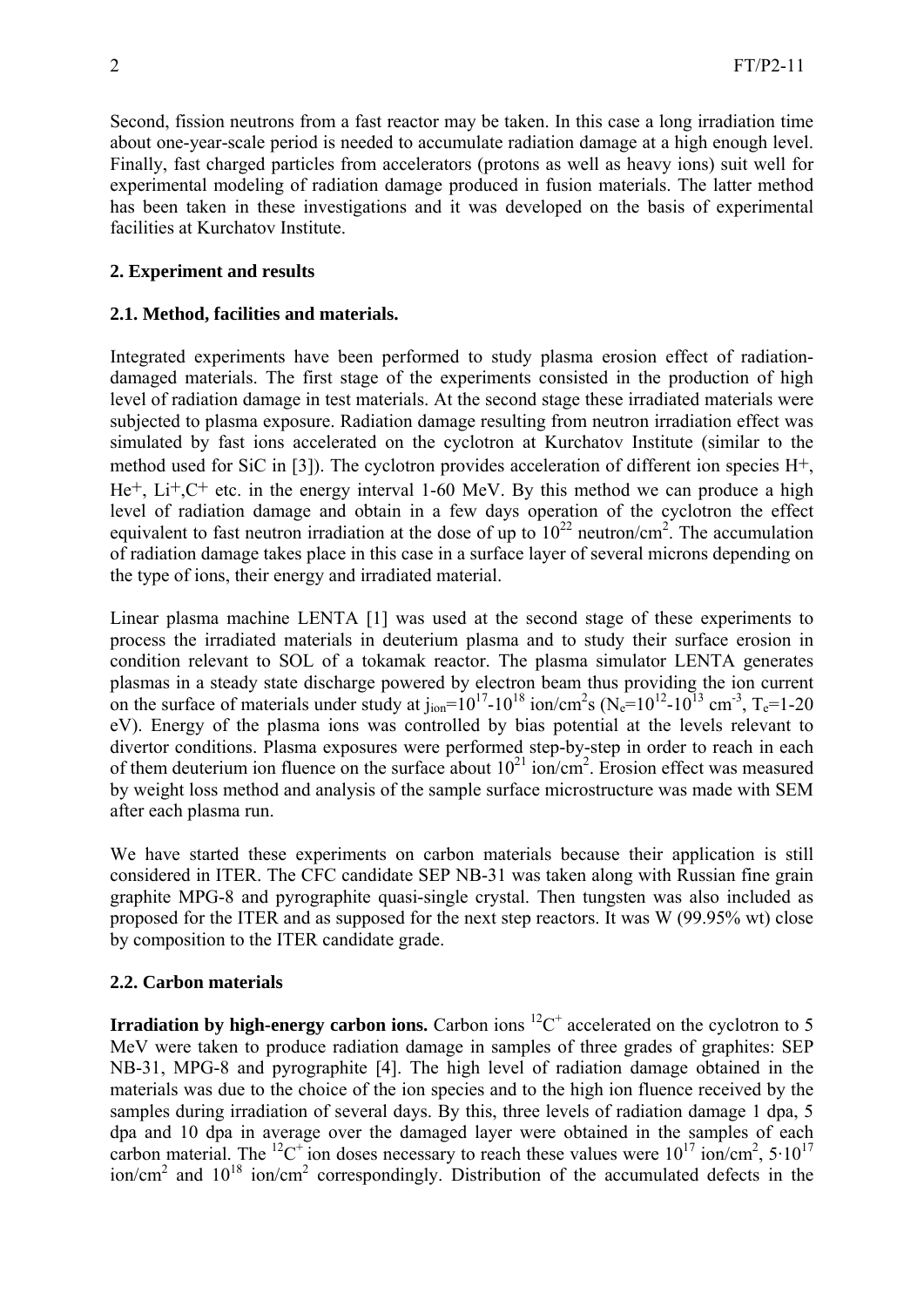surface layer is given in Fig. 1 where calculated curve of primary radiation defects produced in graphites by 5 MeV <sup>12</sup>C<sup>+</sup> ions as a function of depth is shown (SRIM program [5]).



*Fig. 1. Calculated profile of the primary radiation defects D (dpa) as a function of depth for a carbon material with density ρ=1.7 g/cm3 after irradiation with 5 MeV carbon ions to the dose 5*⋅*1017*  $\frac{1}{2}$  *ion/cm<sup>2</sup>* ( $D_{max}$  = 65 dpa lies at  $\sim$  5  $\mu$ m, <D>=9,7 dpa).

Sputtering effect and radiation-induced deformation (swelling) took place on the materials along with the radiation damage produced by the ions. Modification of surface structure of the SEP NB-31 sample is shown in Fig. 2 where the boundary between irradiated and nonirradiated areas is presented for the 10 dpa sample. The development of the surface is seen on the irradiated part (left).

Considerable linear deformation of the irradiated graphites has been detected by profilometer. The MPG-8 was found as the most radiation resistant in our case while the composite SEP NB-31 has shown large values of deformation:  $\Delta H = 20 \mu m$  on 10 dpa sample  $(10^{18} \text{ cm}^2)$ (compare with 5 μm ion range).



*Fig.2. Border of irradiated area on SEP NB-31 surface (10 dpa): damage zone is to the left (scale 100 µm).* 

**Plasma experiments.** The graphite samples irradiated on the cyclotron were then exposed to steady-state deuterium plasma on the LENTA plasma simulator. The exposure parameters were taken as follows: deuterium ion current density about 10 mA/cm<sup>2</sup>, ion energy 100 eV (negative bias), sample temperature during plasma operation  $\leq 40$  C. The carbon materials were processed in the plasma in two steps 1 hour each. The layer of about a half fast ion penetration depth was eroded during the first step (about 2-3 µm), and the layer of the maximal radiation damage was eroded in the second plasma exposure  $(\sim 3-7 \mu m)$  [6]. Weight losses were measured after plasma runs and surface microstructure was analyzed.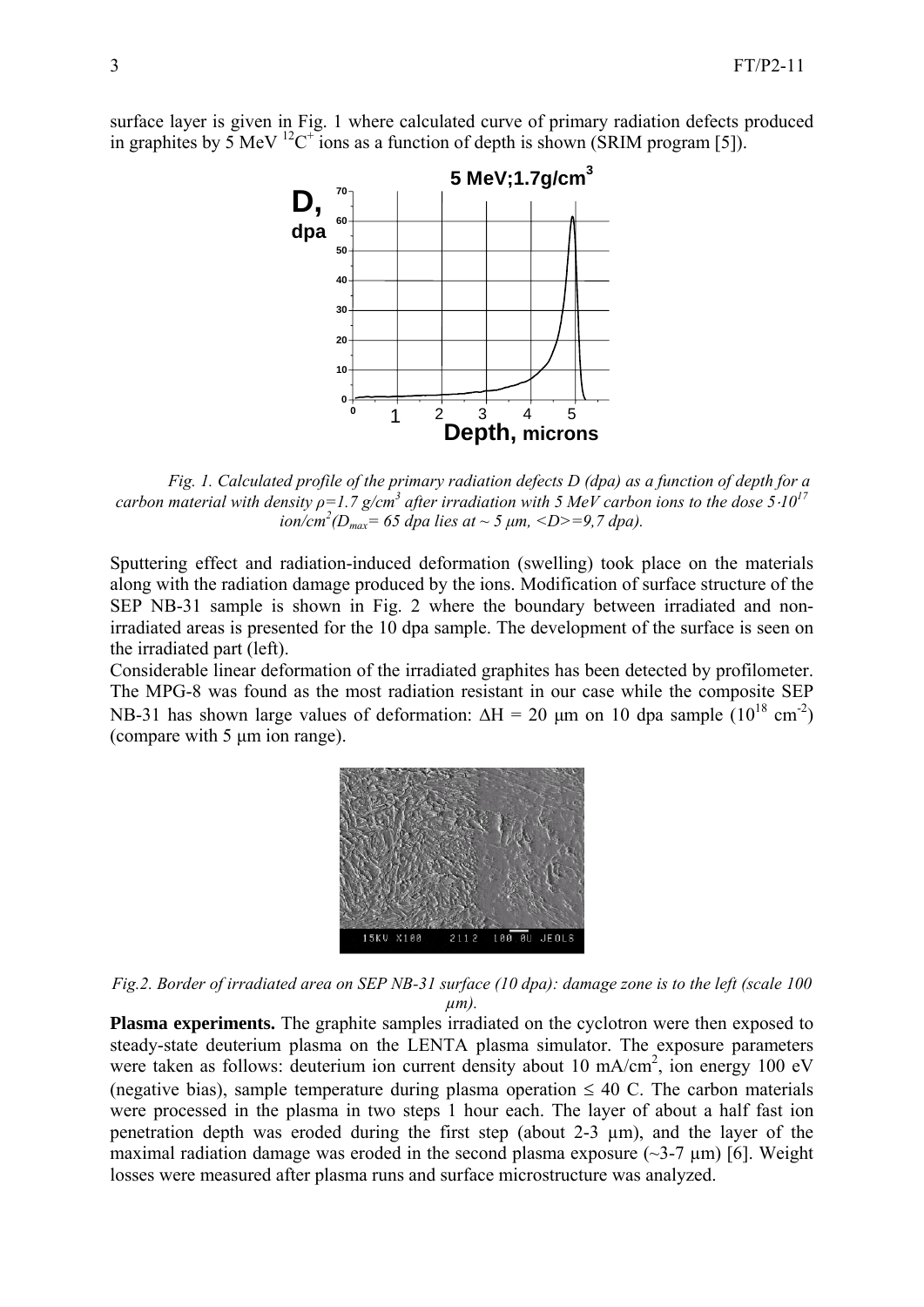Changes were found both after each plasma exposure. Example of the SEP NB-31 surface irradiated to 10 dpa after plasma bombardment is shown in Fig. 3b.



*Fig. 3. Surface of the SEP NB-31 sample: a) in initial state and b) after irradiation to 10 dpa and plasma exposure (scale 10 µm).* 

Weight loss due to the plasma bombardment was registered and erosion rate G was measured. Taking into account deuterium ion current to the surface erosion yield was evaluated. Fig. 4 shows erosion rate of the SEP NB-31 composite in plasma as a function of plasma current to material sample irradiated with high-energy ions and for comparison to the non-irradiated one. Erosion yield Y was deduced from these measurements as the slope of the curves presented on the picture. Though scattered data (for CFC), the result gives evidence that erosion rate is higher for irradiated (damaged) material. Enhancement factor of the erosion yield given by appropriate ratio of Y values for irradiated to non-irradiated materials. It was  $Y_{\text{SEP}}$  irrad/ $Y_{\text{SEP}}$  = 2.6±0.6 for SEP NB-31 and even larger  $Y_{\text{pyro}}$  irrad/ $Y_{\text{pyro}}$  = 4.8±0.4 for pyrograhite while the lower value  $Y_{MPG\,irrad}/Y_{MPG}= 1.6\pm0.4$  was found for MPG-8.



*Fig. 4. Erosion rate of SEP NB-31 graphite vs plasma ion flux.* 

The results of double successive plasma exposure of carbon materials is illustrated in Fig. 5 showing erosion depth and erosion rate of three types of graphites under study after the first and after the second plasma exposures. All materials exhibit increase of erosion rate in the second plasma corresponding to the layer of maximal defect density involved in the erosion.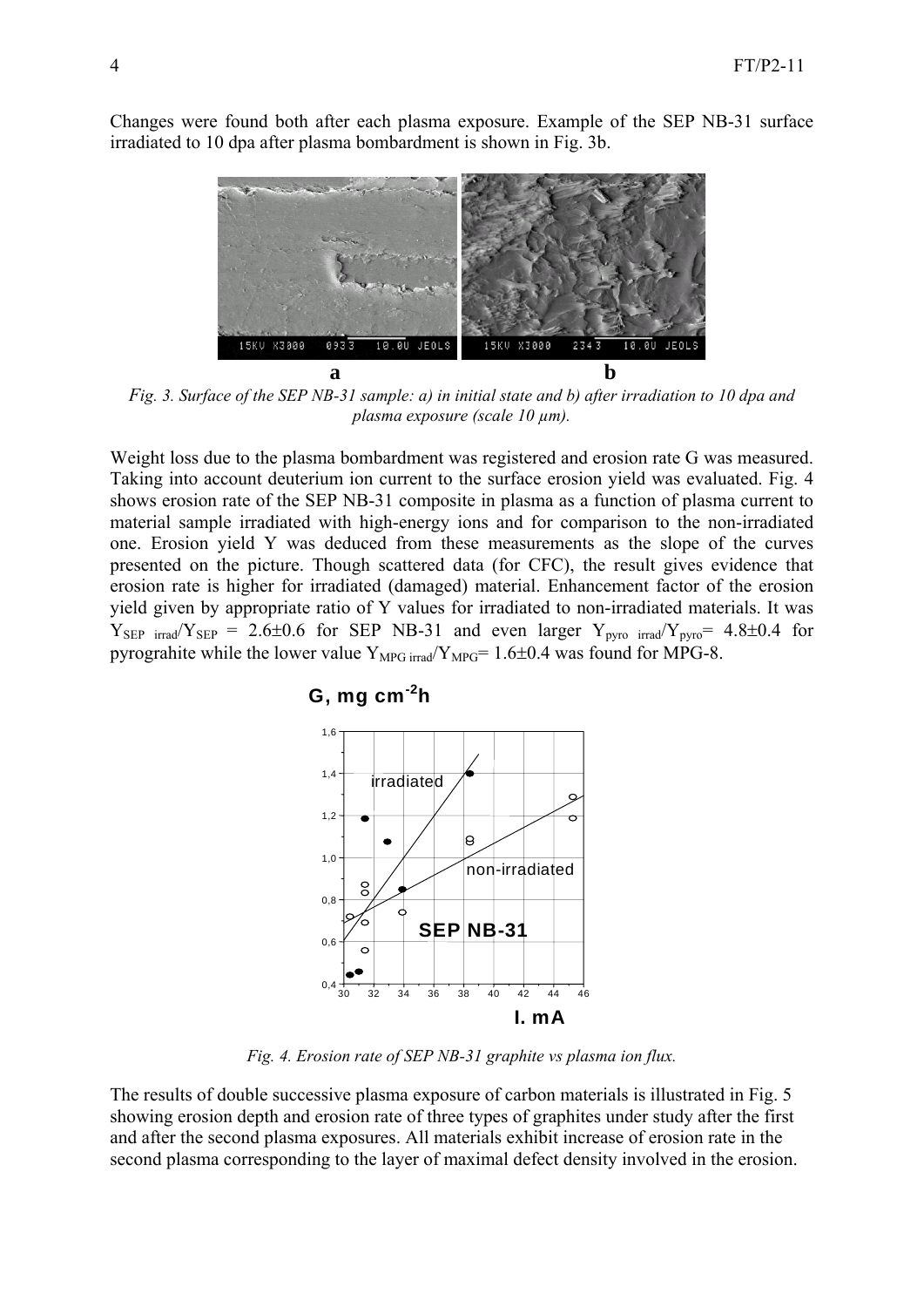

*Fig 5. Erosion depth and erosion rate in double plasma experiment for 1 dpa samples of SEP NB-31, MPG-8 and pyrographite.* 

#### **2.3. Tungsten**

**Irradiation by**  ${}^{4}He^{+2}$  **ions.** Tungsten samples W (99.95% wt)  $10\times12\times1$  mm have been irradiated by  $\alpha$ -particles (<sup>4</sup>He<sup>+2</sup> ions) accelerated to 3.0-4.0 MeV. Three series of irradiations have been performed to reach high levels of radiation damage.  $\alpha$ -particles fluence values collected on the samples were  $5 \cdot 10^{17}$  ion/cm<sup>2</sup>,  $10^{18}$  ion/cm<sup>2</sup> [7] and  $3 \cdot 10^{18}$  ion/cm<sup>2</sup>. These values correspond to different levels of the obtained defects. Fig. 6 illustrates radiation defects production in tungsten by helium ions at energy of 4.0 MeV. The curve shown in the figure was obtained by calculation of the primary defect profile by the SRIM program [5] for  $10^{17}$ ion/cm<sup>2</sup> of helium ion fluence. The distribution of the radiation defects has maximum  $\sim$  5 dpa at about 6.2 μm characterizing the range of the high-energy  $\alpha$ -particles in tungsten.

The study of the surface in the vicinity of irradiation area border on the tungsten samples has not shown as important deformation as on graphites. It was not detected with our profilometer on the first sample at  $5.10^{17}$  ion/cm<sup>2</sup>, the two other samples have shown linear deformation effect of 0.1-0.3 μm or 2-5% as compared with 6 μm thickness of the damaged layer. On the third sample  $(3.10^{18} \text{ ion/cm}^2)$  we observed a large area  $\sim \frac{1}{4} \text{ cm}^2$  having experienced a very



*FIG. 6. Calculated profile of radiation defects produced in tungsten (ρ=19.35 g/cm<sup>3</sup> , 183.8 amu) irradiated by 4 MeV alpha-particles (He<sup>+2</sup>) to dose*  $\Phi = 10^{17}$  $\alpha$ */cm<sup>2</sup>.*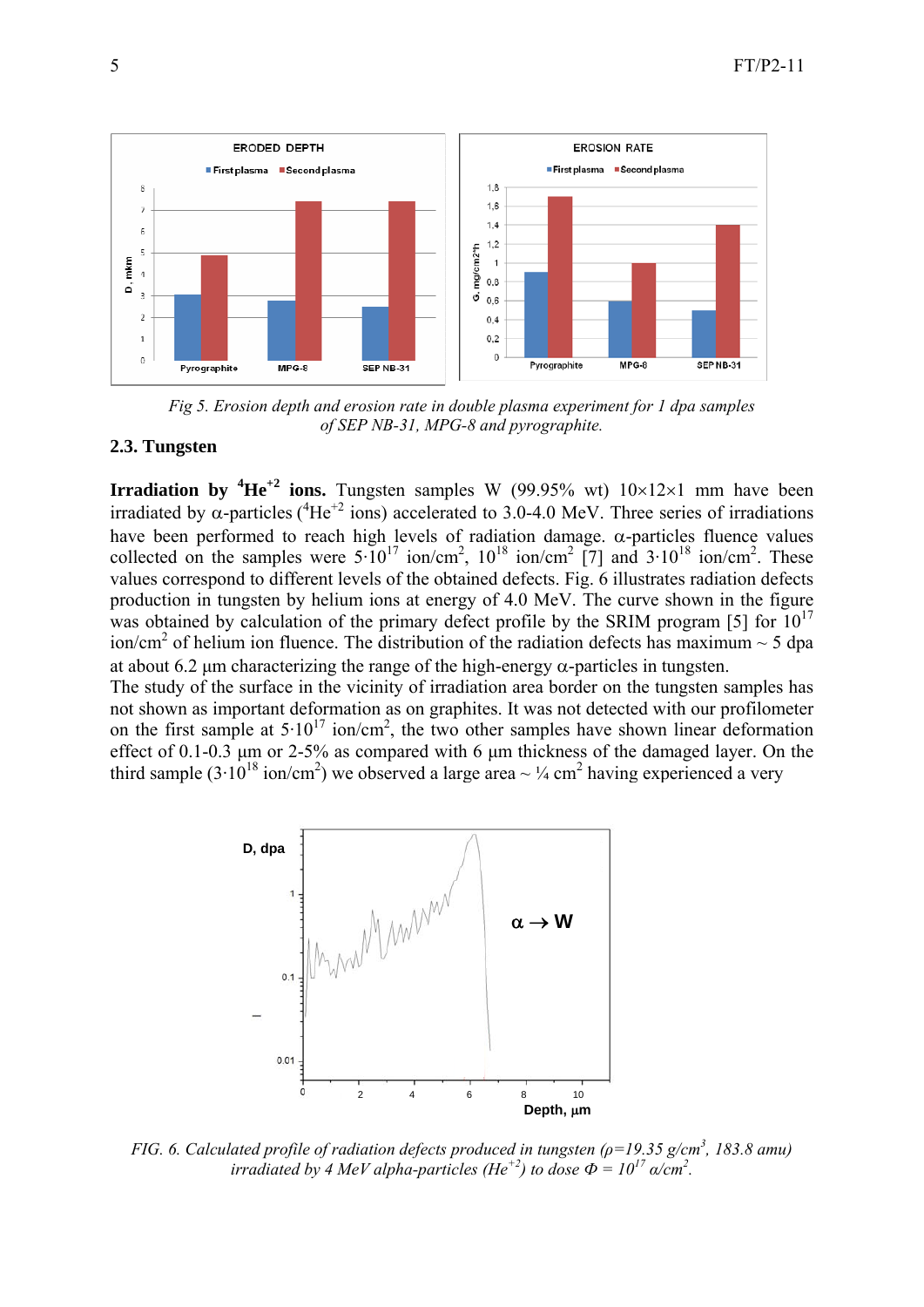

*Fig. 7. Tungsten surface modification by high-energy* α*-particles; a) the surface as prepared,*  b) the border of irradiation area on tungsten sample with the received ion fluence  $10^{18}$  ion/cm<sup>2</sup>: the left part was not irradiated; c) as irradiated with <sup>4</sup>He<sup>+2</sup> ions to fluence 3·10<sup>18</sup> ion/cm<sup>2</sup>(scale bars in *microns).* 

large deformation about 140 μm but it was due not to swelling but splitting of the surface layer from the tungsten bulk took place. The surface of the sample after irradiation to  $10^{18}$  $\sin$ /cm<sup>2</sup> is given in Fig 7b. The picture was taken in the vicinity of irradiation border, which is well seen in the photo. Example of the sample irradiated with  $\alpha$ -particles to 3·10<sup>18</sup> ion/cm<sup>2</sup> is shown in Fig. 7c.

**Plasma effect on radiataion damaged tungsten.** Plasma exposure of irradiated tungsten samples has been fulfilled also step-by-step in order to determine erosion characteristics in the near surface layers. Deuterium ion flux on the surface was  $j=30-55$  mA/cm<sup>2</sup> in these experiments, energy of ions was 250 eV (bias). Temperature of the samples during exposure was not higher than 40 C. Surface changes have been found after plasma bombardment of irradiated tungsten. An example of the radiation-damaged tungsten at  $10^{18}$  of  $4He^{+2}/cm^2$  after plasma exposure to fluence  $3.7 \cdot 10^{21}$  D<sup>+</sup>/cm<sup>2</sup> is shown in Fig. 8.



*Fig. 8. Tungsten irradiated to*  $10^{18}$  *<sup>4</sup>He<sup>+2</sup>/cm<sup>2</sup> after plasma exposure to 3.7·10<sup>21</sup> D<sup>+</sup>/cm<sup>2</sup> (at 250 eV) (scale 10 microns).* 

The successive plasma experiments were pursued till the depth of maximal defect concentration was reached. We have made 5 successive exposure tests of the sample having taken the  ${}^{4}He^{+2}$  fluence of  $5.10^{17}$  ion/cm<sup>2</sup>. Total deuterium ion fluence on the surface from the plasma accumulated during this series was  $2 \cdot 10^{22}$  D<sup>+</sup>/cm<sup>2</sup>; and the surface layer eroded after 5 experiments was 7 μm thick (see Fig. 6). Considerable changes in the structure were observed when the sputtering process came to the layer of maximal defect concentration. Three parts of this sample are shown in Fig. 9: a) the no-damage zone subjected only to 5 plasma exposures, b) the border of irradiated zone (to the right), c) damage (irradiated) area. The defect structure is distinctly seen on the irradiated side.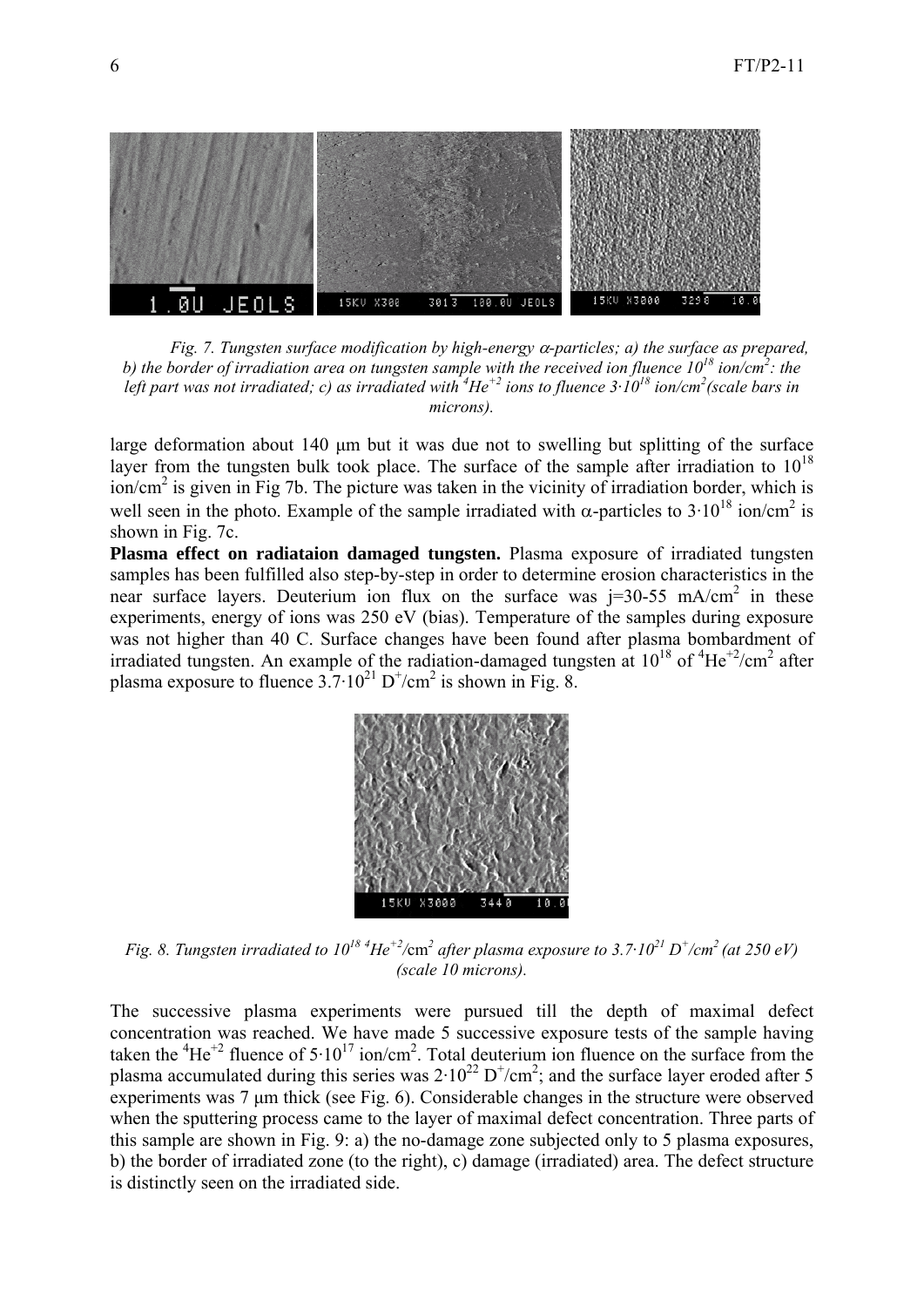

*Fig.* 9. Tungsten surface after plasma exposure to  $2 \cdot 10^{22}$  D<sup>+</sup>/cm<sup>2</sup>: a) area subjected only to plasma, b) *the border between the irradiated (*  ${}^{4}He$ <sup> $+2$ </sup> *fluence of 5 · 10<sup>17</sup>, to the right) and non-irradiated zone, , c) damage (irradiated) zone (scale 100 microns).* 

Weight losses were measured in these tests and erosion rate was evaluated. It was found to fall in the range Y=(1-2.5)·10<sup>-3</sup> at/ion as estimated for the sample having received  $5.10^{17}$  $^{4}$ He<sup>+2</sup>/cm<sup>2</sup>.

#### **3. Discussion**

The using of high-energy ions to produce radiation damage has revealed by these experiments to be very efficient as a method for investigation of fusion materials facing plasma. Radiation damage was reached at the level of displacement 1-10 dpa in average over the layer of ion penetration depth which was  $\sim$ 5 μm in carbon materials and  $\sim$ 6 μm in tungsten. The studied graphites and tungsten exhibited swelling effect after irradiation which was very large on carbons (4-fold on 10 dpa CFC ) and much lower on tungsten (2-5%) relating to the damage surface layer. Beside displacement and resulting damage during irradiation with fast ions those materials undergo sputtering. Surface modification due to these effects was detected on all materials. Splitting of the damage layer was observed on pyrographite and on tungsten. Cracks were found on 5 and 10 dpa MPG-8.

Taking into account the highly inhomogeneous distribution of the radiation defects produced in the surface layer the plasma exposure was made so that to have erosion layer-by-layer till the depth of maximal defect concentration is reached with intermediate analysis of the samples. By this experimental procedure the increase of erosion yield was detected on irradiated graphites when the maximum damage layer was open to plasma. Further development of the surface took place on the CFC, formation of holes, whiskers and cones was seen on the SEP and MPG. The comparison of erosion under plasma impact of irradiated carbon samples with those having no damage showed the higher values of erosion yield (by 2- 3 for CFC, even by 4-5 for pyrographite). Our observations lead us to the conclusion that the radiation damage influences the plasma erosion of carbon PFM's appearing in its enhancement. The effect is supposed to be determined by the radiation damage accumulated in matrix that results in the material microstructure change from dense to more friable.

Damage of tungsten structure in irradiated samples has been revealed by SEM analysis under plasma flux. Nevertheless up to date the tungsten unlike the carbon materials has not shown distinct effect of damage on erosion rate in deuterium plasma and additional work and analysis are needed.